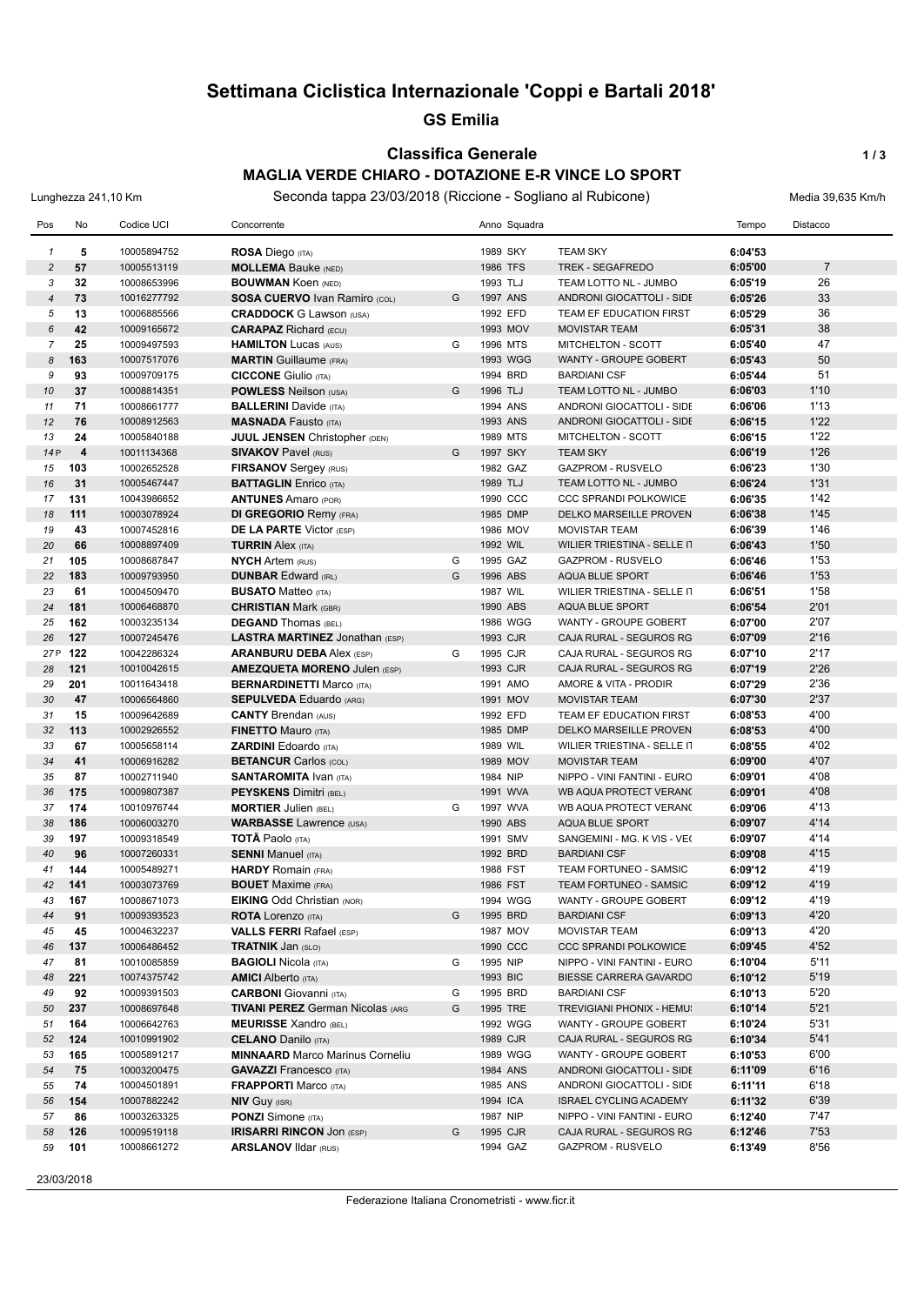## **Settimana Ciclistica Internazionale 'Coppi e Bartali 2018'**

#### **GS Emilia**

#### **Classifica Generale 2 / 3 MAGLIA VERDE CHIARO - DOTAZIONE E-R VINCE LO SPORT**

Lunghezza 241,10 Km Seconda tappa 23/03/2018 (Riccione - Sogliano al Rubicone) Media 39,635 Km/h

| Pos      | No           | Codice UCI                 | Concorrente                                          |   | Anno Squadra         |                                                | Tempo              | Distacco       |
|----------|--------------|----------------------------|------------------------------------------------------|---|----------------------|------------------------------------------------|--------------------|----------------|
| 60       | 54           | 10014404985                | <b>CONCI Nicola (ITA)</b>                            | G | 1997 TFS             | <b>TREK - SEGAFREDO</b>                        | 6:14'14            | 9'21           |
| 61       | 166          | 10007245779                | <b>DOUBEY</b> Fabien AndrŠ (FRA)                     |   | 1993 WGG             | WANTY - GROUPE GOBERT                          | 6:14'44            | 9'51           |
| 62       | 53           | 10005982456                | <b>FELLINE</b> Fabio (ITA)                           |   | 1990 TFS             | <b>TREK - SEGAFREDO</b>                        | 6:15'07            | 10'14          |
| 63       | 83           | 10001655448                | <b>CUNEGO</b> Damiano (ITA)                          |   | 1981 NIP             | NIPPO - VINI FANTINI - EURO                    | 6:15'27            | 10'34          |
| 64       | 114          | 10004599905                | <b>MIHAYLOV</b> Nikolay (BUL)                        |   | 1988 DMP             | <b>DELKO MARSEILLE PROVEN</b>                  | 6:15'35            | 10'42          |
| 65       | 193          | 10007855667                | <b>GAFFURINI Nicola (ITA)</b>                        |   | 1989 SMV             | SANGEMINI - MG. K VIS - VE(                    | 6:15'36            | 10'43          |
| 66       | 77           | 10009392412                | <b>VENDRAME</b> Andrea (ITA)                         |   | 1994 ANS             | ANDRONI GIOCATTOLI - SIDE                      | 6:15'46            | 10'53          |
| 67       | 223          | 10014137833                | <b>LOGICA</b> Enrico (ITA)                           | G | 1995 BIC             | BIESSE CARRERA GAVARDO                         | 6:16'03            | 11'10          |
| 68       | 226          | 10008950050                | <b>SALVADOR Enrico (ITA)</b>                         |   | 1994 BIC             | <b>BIESSE CARRERA GAVARDO</b>                  | 6:18'17            | 13'24          |
| 69       | 215          | 10007809692                | <b>MCCORMICK Hayden (NZL)</b>                        |   | 1994 ONE             | ONE PRO CYCLING                                | 6:18'34            | 13'41          |
| 70       | 33           | 10009334515                | <b>EENKHOORN</b> Pascal (NED)                        | G | 1997 TLJ             | TEAM LOTTO NL - JUMBO                          | 6:18'39            | 13'46          |
| 71       | 247          | 10007585077                | <b>ZURLO</b> Federico (ITA)                          |   | 1994 MST             | <b>MSTINA FOCUS</b>                            | 6:19'34            | 14'41          |
| 72       | 35           | 10002839151                | <b>MARTENS Paul (GER)</b>                            |   | 1983 TLJ             | TEAM LOTTO NL - JUMBO                          | 6:19'38            | 14'45          |
| 73       | $\mathbf{2}$ | 10008669760                | <b>DIBBEN Jonathan (GBR)</b>                         |   | 1994 SKY             | <b>TEAM SKY</b>                                | 6:19'41            | 14'48          |
| 74       | 6            | 10005996200                | <b>ROWE Luke (GBR)</b>                               |   | 1990 SKY             | <b>TEAM SKY</b>                                | 6:19'41            | 14'48          |
| 75       | 14           | 10006884253                | <b>MAGNUSSON Kim (SWE)</b>                           |   | 1992 EFD             | TEAM EF EDUCATION FIRST                        | 6:19'48            | 14'55          |
| 76       | 65           | 10007733914                | <b>MOSCA Jacopo</b> (ITA)                            |   | 1993 WIL             | WILIER TRIESTINA - SELLE IT                    | 6:19'57            | 15'04          |
| 77       | 16           | 10008019153                | <b>OWEN</b> Logan (USA)                              | G | 1995 EFD             | TEAM EF EDUCATION FIRST                        | 6:20'02            | 15'09          |
| 78       | 232          | 10010166186                | <b>FEDELI</b> Alessandro (ITA)                       | G | 1996 TRE             | TREVIGIANI PHONIX - HEMU!                      | 6:20'06            | 15'13          |
| 79       | 116          | 10006142811                | <b>FERNANDEZ CRUZ Delio (ESP)</b>                    |   | 1986 DMP             | DELKO MARSEILLE PROVEN                         | 6:20'08            | 15'15          |
| 80       | 177          | 10008638640                | <b>WARNIER Antoine (BEL)</b>                         |   | 1993 WVA             | WB AQUA PROTECT VERANC                         | 6:20'08            | 15'15          |
| 81       | 194          | 10010970478                | <b>GAZZARA</b> Michele (ITA)                         |   | 1990 SMV             | SANGEMINI - MG. K VIS - VE(                    | 6:20'09            | 15'16          |
| 82       | 143          | 10002857844                | <b>GERARD</b> Arnaud (FRA)                           |   | 1984 FST             | TEAM FORTUNEO - SAMSIC                         | 6:20'14            | 15'21          |
| 83       | 94           | 10006684896                | <b>MAESTRI Mirco (ITA)</b>                           |   | 1991 BRD             | <b>BARDIANI CSF</b>                            | 6:20'15            | 15'22          |
| 84       | 97           | 10007527786                | <b>TONELLI Alessandro (ITA)</b>                      |   | 1992 BRD             | <b>BARDIANI CSF</b>                            | 6:20'15            | 15'22          |
| 85       | 184          | 10003206741                | <b>KREDER Michel (NED)</b>                           |   | 1987 ABS             | AQUA BLUE SPORT                                | 6:20'16            | 15'23          |
| 86       | 216          | 10008088467                | <b>ORAM James (NZL)</b>                              |   | 1993 ONE             | ONE PRO CYCLING                                | 6:20'20            | 15'27          |
| 87       | 212          | 10006142003                | <b>DOMAGALSKI</b> Karol (POL)                        |   | 1989 ONE             | ONE PRO CYCLING                                | 6:20'20            | 15'27          |
| 88       | 123          | 10006878900                | <b>REIS</b> Rafael (POR)                             |   | 1992 CJR             | CAJA RURAL - SEGUROS RG                        | 6:20'20            | 15'27          |
| 89       | 12           | 10006606589                | <b>CLARKE William (AUS)</b>                          |   | 1985 EFD             | TEAM EF EDUCATION FIRST                        | 6:20'24            | 15'31          |
| 90       | 161          | 10004433688                | <b>BAUGNIES</b> J,r"me (BEL)                         |   | 1987 WGG             | WANTY - GROUPE GOBERT                          | 6:20'24            | 15'31          |
| 91       | 142          | 10005548380                | <b>FEILLU Brice (FRA)</b>                            |   | 1985 FST             | TEAM FORTUNEO - SAMSIC                         | 6:20'28            | 15'35          |
| 92       | 155          | 10005965884                | <b>AVILA VANEGAS Edwin Alcibiades</b>                |   | 1989 ICA             | <b>ISRAEL CYCLING ACADEMY</b>                  | 6:20'44            | 15'51          |
| 93       | 133          | 10007951455                | <b>STOSZ Patryk (POL)</b>                            |   | 1994 CCC             | <b>CCC SPRANDI POLKOWICE</b>                   | 6:21'08            | 16'15          |
| 94       | 21           | 10001449425                | <b>ALBASINI Michael (SUI)</b>                        | G | 1980 MTS<br>1995 CCC | MITCHELTON - SCOTT                             | 6:21'18            | 16'25<br>16'36 |
| 95<br>96 | 132<br>34    | 10007946506<br>10008834660 | <b>PALUTA Michal (POL)</b><br><b>KUSS</b> Sepp (USA) |   | 1994 TLJ             | CCC SPRANDI POLKOWICE<br>TEAM LOTTO NL - JUMBO | 6:21'29<br>6:21'44 | 16'51          |
| 97       | 112          | 10009362908                | <b>FILOSI</b> luri (ITA)                             |   | 1992 DMP             | DELKO MARSEILLE PROVEN                         | 6:21'51            | 16'58          |
| 98       | $\mathbf{1}$ | 10008915492                | <b>BASSO Leonardo</b> (ITA)                          |   | 1993 SKY             | <b>TEAM SKY</b>                                | 6:21'52            | 16'59          |
| 99       | 85           | 10014739940                | <b>BOU COMPANY JOAN (ESP)</b>                        | G | 1997 NIP             | NIPPO - VINI FANTINI - EURO                    | 6:22'02            | 17'09          |
| 100      | $\mathbf{3}$ | 10008681379                | <b>LAWLESS</b> Christopher (GBR)                     | G | 1995 SKY             | <b>TEAM SKY</b>                                | 6:22'20            | 17'27          |
| 101      | 135          | 10008032287                | <b>KOCH Jonas (GER)</b>                              |   | 1993 CCC             | <b>CCC SPRANDI POLKOWICE</b>                   | 6:22'40            | 17'47          |
| 102      | 134          | 10005750262                | <b>GRADEK Kamil (POL)</b>                            |   | 1990 CCC             | <b>CCC SPRANDI POLKOWICE</b>                   | 6:22'42            | 17'49          |
| 103      | 106          | 10005914758                | <b>BOEV Igor (RUS)</b>                               |   | 1989 GAZ             | <b>GAZPROM - RUSVELO</b>                       | 6:22'44            | 17'51          |
| 104      | 102          | 10009986334                | <b>CHERKASOV Nikolai (RUS)</b>                       | G | 1996 GAZ             | <b>GAZPROM - RUSVELO</b>                       | 6:22'44            | 17'51          |
| 105      | 235          | 10015827451                | <b>MAZZUCCO Fabio (ITA)</b>                          | G | 1999 TRE             | TREVIGIANI PHONIX - HEMU!                      | 6:22'57            | 18'04          |
| 106      | 84           | 10051354511                | <b>LOBATO DEL VALL Juan Jose (ESP</b>                |   | 1988 NIP             | NIPPO - VINI FANTINI - EURO                    | 6:23'01            | 18'08          |
| 107      | 171          | 10009365837                | <b>DERUETTE Thomas (BEL)</b>                         | G | 1995 WVA             | WB AQUA PROTECT VERANC                         | 6:23'01            | 18'08          |
| 108      | 172          | 10003596559                | <b>DELFOSSE</b> S, bastien (BEL)                     |   | 1982 WVA             | WB AQUA PROTECT VERANC                         | 6:23'01            | 18'08          |
| 109      | 234          | 10013400330                | <b>JURADO LOPEZ</b> Christofer (PAN)                 | G | 1995 TRE             | TREVIGIANI PHONIX - HEMU:                      | 6:23'11            | 18'18          |
| 110      | 82           | 10005397224                | <b>CANOLA Marco (ITA)</b>                            |   | 1988 NIP             | NIPPO - VINI FANTINI - EURO                    | 6:23'12            | 18'19          |
| 111      | 152          | 10009246710                | <b>GOLDSHTEIN</b> Omer (ISR)                         | G | 1996 ICA             | ISRAEL CYCLING ACADEMY                         | 6:23'23            | 18'30          |
| 112      | 95           | 10010084344                | <b>MARONESE Marco (ITA)</b>                          |   | 1994 BRD             | <b>BARDIANI CSF</b>                            | 6:23'27            | 18'34          |
| 113      | 205          | 10007224056                | <b>STŠSSI</b> Colin Chris (SUI)                      |   | 1993 AMO             | AMORE & VITA - PRODIR                          | 6:23'32            | 18'39          |
| 114      | 176          | 10008638539                | <b>ROBEET</b> Ludovic (BEL)                          |   | 1994 WVA             | WB AQUA PROTECT VERANC                         | 6:23'41            | 18'48          |
| 115      | 36           | 10007351974                | <b>OLIVIER Daan (NED)</b>                            |   | 1992 TLJ             | TEAM LOTTO NL - JUMBO                          | 6:23'47            | 18'54          |
| 116      | 52           | 10002523596                | <b>BEPPU</b> Fumiyuki (JPN)                          |   | 1983 TFS             | TREK - SEGAFREDO                               | 6:24'06            | 19'13          |
| 117      | 46           | 10009373214                | <b>QUINTANA Dayer (COL)</b>                          |   | 1992 MOV             | <b>MOVISTAR TEAM</b>                           | 6:24'11            | 19'18          |
| 118      | 246          | 10008854868                | <b>STACCHIOTTI Riccardo (ITA)</b>                    |   | 1991 MST             | <b>MSTINA FOCUS</b>                            | 6:24'18            | 19'25          |
|          |              |                            |                                                      |   |                      |                                                |                    |                |

23/03/2018

Federazione Italiana Cronometristi - www.ficr.it